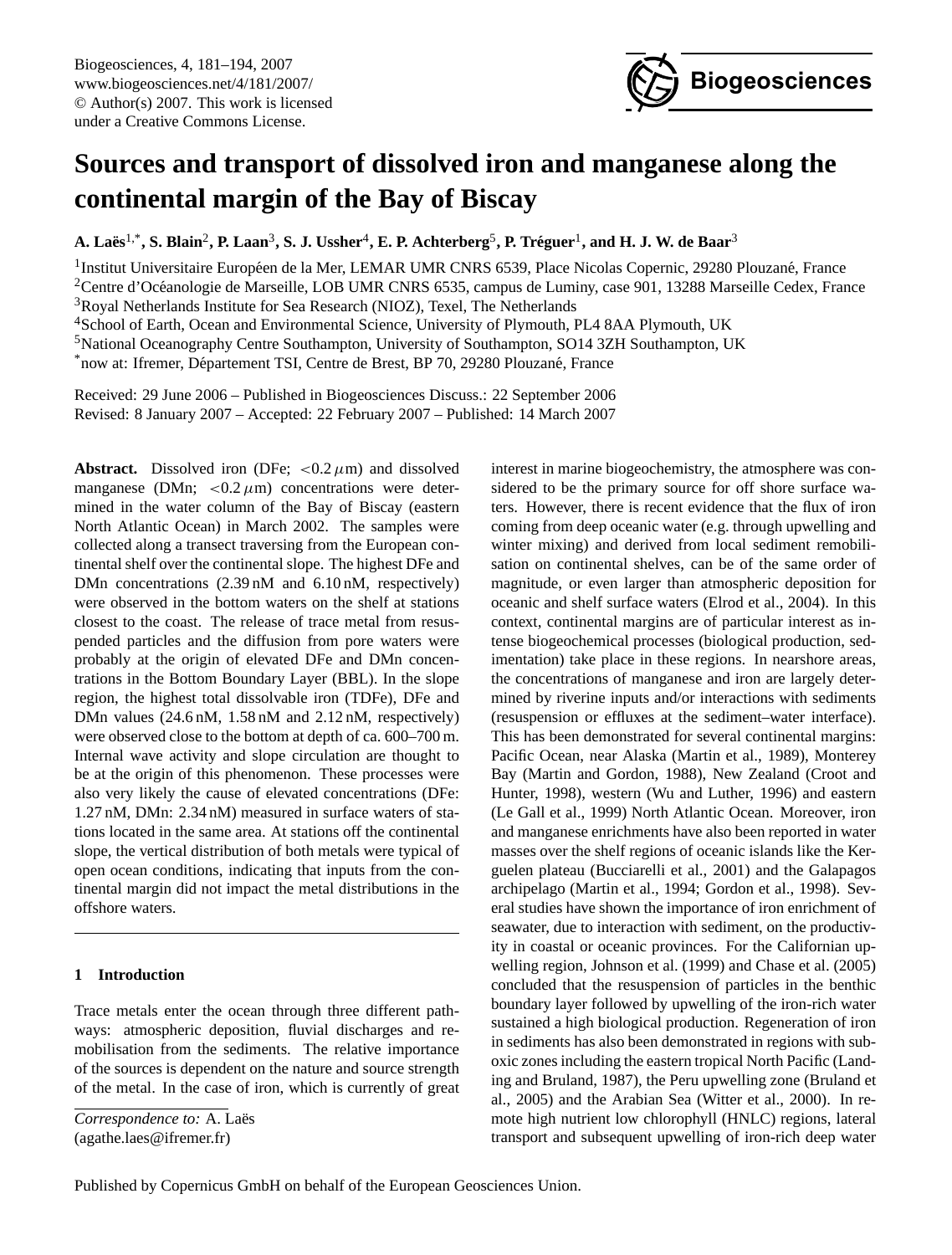

**Fig. 1.** Sampling location and bathymetry in the Bay of Biscay.

was suggested as the primary source of iron to the surface waters of the Equatorial upwelling zone in the Pacific (Coale et al., 1996; Mackey et al., 2002; Fitzwater et al., 2003) and the Antarctic polar front zone (de Baar et al., 1995; Loscher et al., 1997). Moreover dynamic processes occurring on the continental margins are capable of efficiently moving trace elements from deep to surface waters and to the interior of the ocean (Wells et al., 1999; Lacan and Jeandel, 2001; Mackey et al., 2002; Hoppema et al., 2003). Continental margins, through fluvial inputs, sediment remobilisation and hydrodynamic processes constitute a major source of trace metals for coastal and in some situations also open ocean waters.

We report detailed distributions of dissolved iron (DFe) and dissolved manganese (DMn) along a transect traversing the continental shelf and slope of the eastern North Atlantic Ocean. We also discuss how different hydrodynamic mechanisms that promote resuspension of sediments and transport of particulate and dissolved phases could explain some important features of these two dimensional sections.

## **2 Sampling and methods**

Seawater samples were collected during the IRONAGES (Iron Resources and Oceanic Nutrients–Advancement of Global Environment Simulations) cruise (March 2002) on board *RV Pelagia*, along a transect from the continental shelf in an offshore direction (Fig. 1). Deep water sampling for nutrient and oxygen analyses, was performed using Niskin bottles attached to a rosette CTD frame. Surface water samples were collected using a torpedo fish (see below). Dissolved oxygen was determined using Winkler titrations, and the concentrations of nitrate and phosphate were determined using segmented flow analysis (Grashoff et al., 1983).

Clean seawater was collected using internally Teflon coated samplers (NIOZ) mounted on a Kevlar line. Surface waters (3 m depth) were sampled using a towed torpedo fish and a trace metal clean Teflon bellows pump (Almatec A-15, Germany). For dissolved metal analysis, seawater was filtered using a  $0.2 \mu$ m pore size filter cartridge equipped with a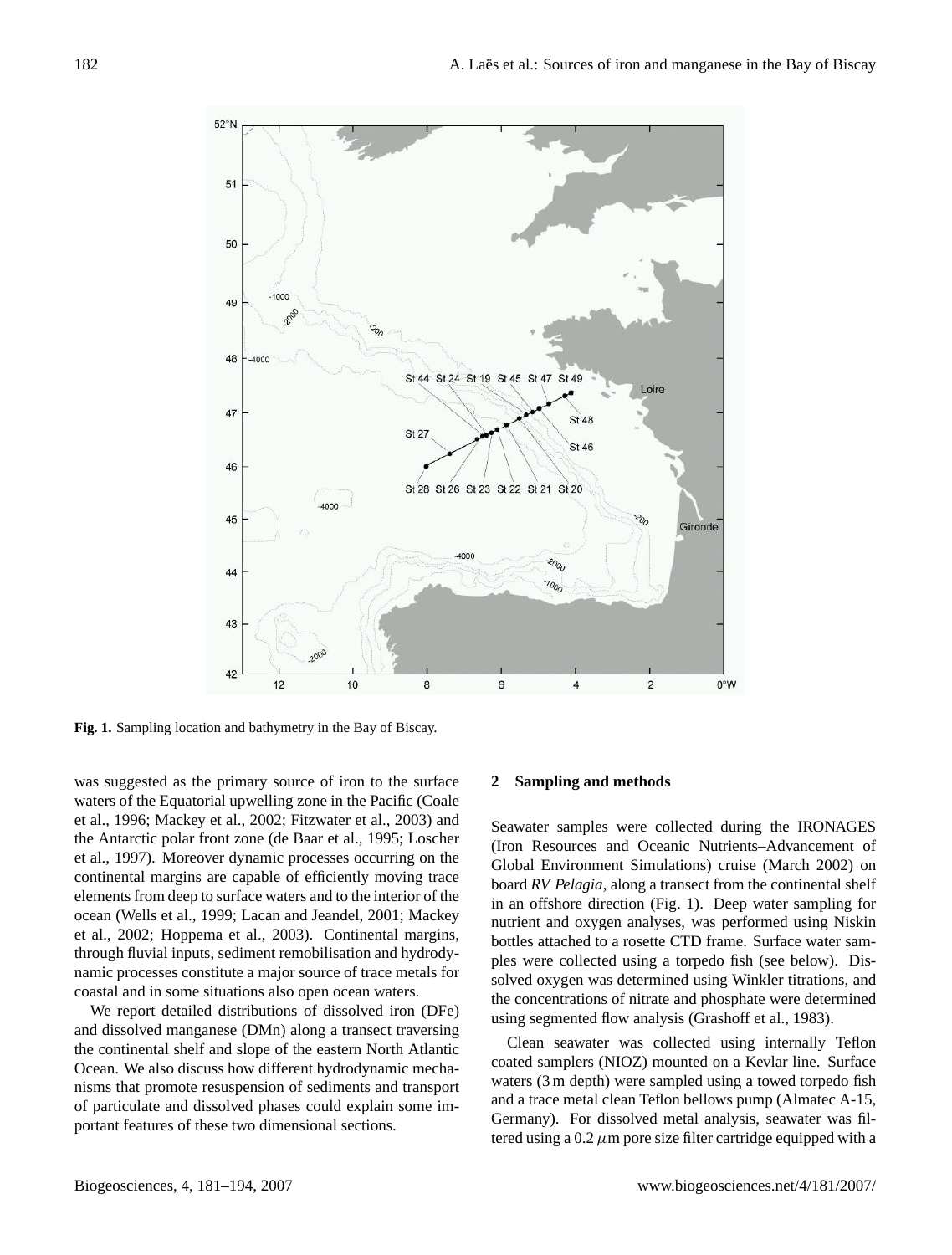48

 $25.30$ 

49

 $\theta$  (°C)

 $\omega$ 

DFe (nM)

Mn (nM

60

a·

 $\mathbf{h}$ 

c-

d-

 $10<sub>1</sub>$ 

 $1.30$ 

70

80

 $90$ 

100

35.20



Distance from the coast (km)

120

110

 $1.00$ 

 $\ddot{\cdot}$  $36$ 

130

140

150

**Fig. 2.** Two dimensional sections of potential temperature  $\Theta$  (a), salinity S (b), concentrations of DFe (c) and DMn (d) over the plateau.

 $0.45 \mu$ m prefilter (Sartobran, Sartorius), and acidified to pH 2 (60  $\mu$ l of HCl 30% Merck, ®Ultrapure to 60 ml of water sample) for at least 24 h prior to analysis. TDFe samples were not filtered but acidified to pH 2 with 60  $\mu$ l of HCl (30% Merck, ®Ultrapure) to 60 ml of water sample for at least 6 months prior to analysis. TDFe represents the concentration of dissolved iron plus the most labile fraction of particulate iron (Löscher et al., 1997). Flow Injection Analysis (FIA), with on line preconcentration and chemiluminescence detection, was used for on board measurement of DFe concentration (Obata et al., 1993). The pH of the acidified sample was adjusted to 4.5 using ammonia (25% Merck, ®Ultrapure) and purified ammonium acetate buffer (2 M), before loading onto a 8-hydroxyquinoline preconcentration column (8HQ, resin D, from Dierssen et al., 2001). Calibration curves were obtained using additions of a known amount of dissolved iron to seawater with a DFe concentration below the limit of detection. The mean limit of detection (3 times the standard deviation of 10 blank replicates) was 28±28 pM. The contribution of the FIA manifold to the blank was estimated using different preconcentration times and extrapolation of the signal to a preconcentration time equal to zero. The average blank was  $39\pm22$  pM (n=14). The contribution of HCl, NH4OH and buffer additions to the blank was determined by standard addition of each reagent to low iron seawater. Their contribution to the blank was below the limit of detection. DFe concentrations were corrected for the total blank. TDFe concentrations were determined in laboratory one year after the cruise, using the same instrumentation. Dissolved Mn concentrations were determined in the land-based NIOZ laboratory, using FIA with on line preconcentration and colorimetric detection. The method was based on Mn-catalysed oxidation of tiron by hydrogen peroxide (Mallini and Shiller, 1993). Acidified samples were adjusted to pH 7.8–8.2 by addition of saturated TRIS buffer. The average detection limit and blank were respectively  $6.2 \pm 5.5$  pM and  $25.7 \pm 20.8$  pM  $(n=14)$ .

160

## **3 Results and discussion**

## 3.1 Continental shelf

## 3.1.1 Hydrography

Physical and chemical properties of the waters at stations 49–45 (shallower than 200 m) are reported in the first part of Table 1. At all stations, the highest temperatures  $(\Theta)$ were observed in the surface waters. At stations 49 and 48 the highest salinity (S) was observed in the bottom waters, whereas at the other stations small variations of salinity occurred in the water column. Two dimensional sections of  $\Theta$ (Fig. 2a) and S (Fig. 2b) show a vertical gradient from station 49, closest to the coast, to station 45 located at the shelf break. At all depths,  $\Theta$  and S increased in an offshore direction. The strongest vertical gradients of  $\sigma_{\theta}$  (potential density) between the surface and the bottom of the water column

 $\overline{0}$ 

 $04$ 

 $0.4$ 

180

 $0.40$ 

170

 $0.80$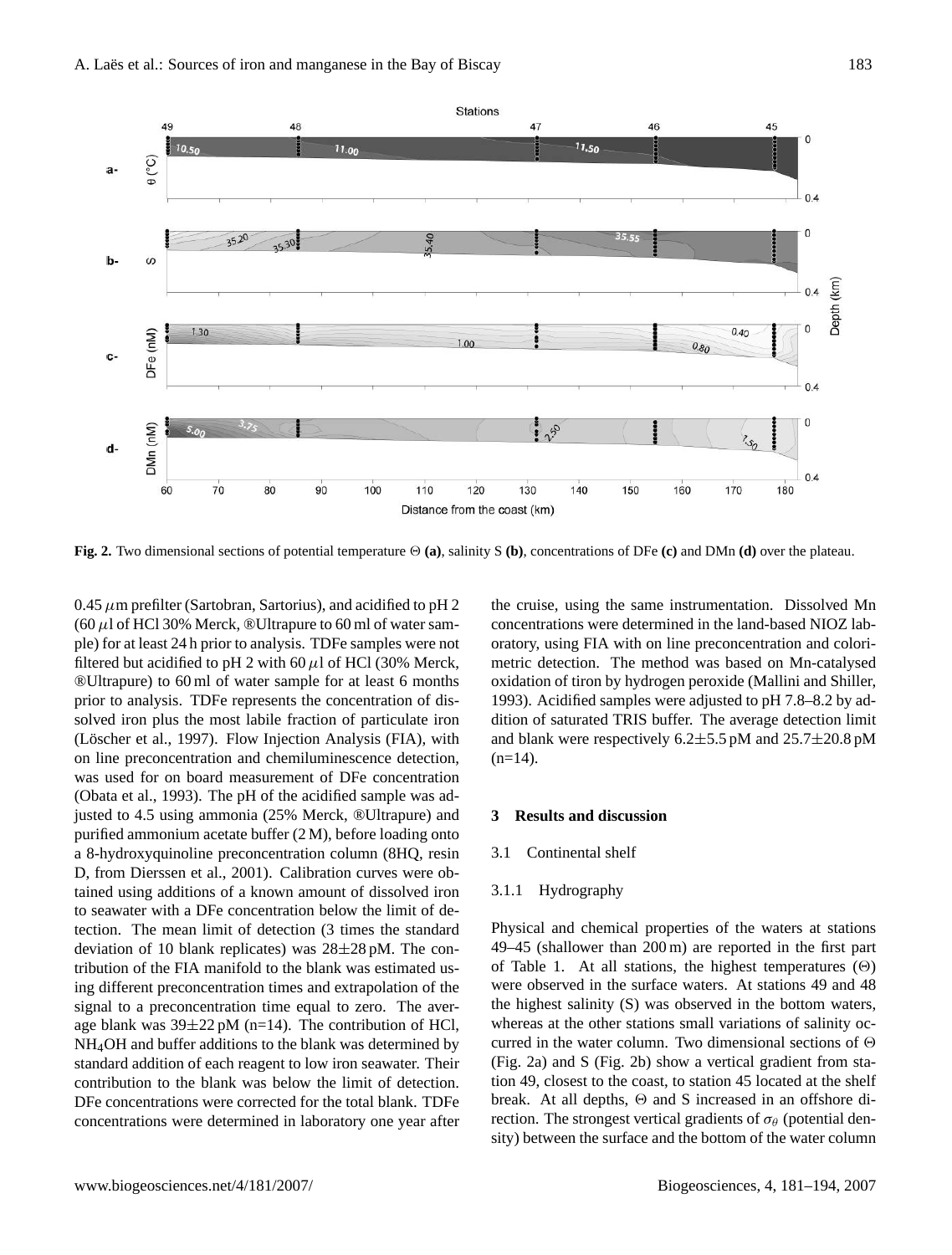**Table 1.** Salinity (S), potential temperature ( $\Theta$ ), concentrations of DMn, DFe and NO<sub>3</sub> and potential density ( $\sigma_{\Theta}$ ) for stations 49 to 26.

|                               | Depth $(m)$ | S     | $\theta$ (°C) | DMn (nM)              | DFe (nM)          | $NO_3^-$ ( $\mu$ M) | $\sigma_{\theta}$ |
|-------------------------------|-------------|-------|---------------|-----------------------|-------------------|---------------------|-------------------|
|                               | 3           | 34.95 | 10.84         | 3.13                  | 0.73              | 2.7                 | 26.77             |
| St 49 (96 m)                  | 20          | 35.09 | 10.76         | 3.80                  | 1.04              | 4.6                 | 26.89             |
|                               | 40          | 35.16 | 10.76         | 3.88                  | 1.17              | 4.6                 | 26.95             |
| 47°36'58N                     | 60          | 35.18 | 10.65         | nd a                  | 0.94 <sup>a</sup> | 6.2                 | 26.98             |
| 04°14'51 W                    | 80          | 35.15 | 10.26         | 5.90                  | 1.63              | $7.5$               | 27.02             |
|                               | 90          | 35.16 | 10.28         | 6.10                  | 2.39              | $7.0\,$             | 27.03             |
|                               | 3           | 35.23 | 11.03         | nd c                  | 0.69              | 2.1                 | 26.95             |
| St 48 (105 m)                 | $20\,$      | 35.25 | 10.95         | 3.60                  | 0.68              | 3.7                 | 26.98             |
|                               | 40          | 35.28 | 10.84         | 2.35                  | 0.71              | 5.2                 | 27.02             |
| 47°29'99N                     | 60          | 35.32 | 10.94         | 2.2                   | 0.71              | 5.8                 | 27.04             |
| 04°30'00 W                    | 80          | 35.33 | 10.90         | 2.55                  | 0.85              | 6.1                 | 27.05             |
|                               | 100         | 35.33 | 10.81         | 3.90                  | 1.52              | 6.4                 | 27.07             |
|                               | 3           | 35.51 | 11.74         | 2.73                  | 0.58              | 0.9                 | 27.04             |
| St 47 (134 m)                 | 20          | 35.51 | 11.62         | 2.46                  | 0.71              | 1.5                 | 27.06             |
|                               | 40          | 35.51 | 11.59         | 2.40                  | 0.51              | 2.6                 | 27.06             |
| 47°16'70N                     | 60          | 35.51 | 11.56         | $\rm{nd}$ $^{\rm{a}}$ | $0.61$ $^{\rm a}$ | 4.0                 | 27.06             |
| $05^{\circ}14'00\,\mathrm{W}$ | 80          | 35.45 | 11.21         | 2.90                  | 0.89              | 5.8                 | 27.09             |
|                               | 100         | 35.44 | 11.16         | 2.17                  | 0.89              | 6.0                 | 27.09             |
|                               | 130         | 35.44 | 11.14         | 2.39                  | 0.94              | 6.1                 | 27.09             |
|                               | 3           | 35.55 | 11.78         | nd c                  | 0.51              | 4.8                 | 27.06             |
| St 46 (157 m)                 | 25          | 35.53 | 11.74         | 2.12                  | 0.68              | 3.4                 | 27.05             |
|                               | 50          | 35.53 | 11.73         | 2.15                  | 0.44              | 3.8                 | 27.05             |
| 47°10'02N                     | 75          | 35.52 | 11.58         | 2.09                  | 0.58              | 4.4                 | 27.07             |
| $05^{\circ}17'08$ W           | 100         | 35.51 | 11.46         | 2.09                  | 0.91              | 5.4                 | 27.09             |
|                               | 125         | 35.51 | 11.44         | 2.07                  | 1.01              | 5.4                 | 27.09             |
|                               | 150         | 35.51 | 11.42         | 2.22                  | 1.17              | 6.1                 | 27.10             |
|                               | 3           | 25.58 | 11.90         | 1.43                  | 0.45              | 6.1                 | 27.06             |
|                               | 25          | 35.58 | 11.90         | 1.26                  | 0.42              | 6.3                 | 27.06             |
| St 45 (184 m)                 | 50          | 35.58 | 11.90         | 1.29                  | 0.44              | 6.3                 | 27.06             |
|                               | 75          | 35.58 | 11.89         | 1.41                  | 0.46              | 6.4                 | 27.06             |
| 47°03'39N                     | 100         | 35.58 | 11.87         | 1.41                  | 0.55              | 6.7                 | 27.06             |
| 05°32'70 W                    | 125         | 35.58 | 11.87         | 1.45                  | 0.50              | 6.8                 | 27.06             |
|                               | 150         | 35.58 | 11.85         | 1.41                  | 0.51              | 7.7                 | 27.06             |
|                               | 175         | 35.57 | 11.71         | 1.33                  | 0.54              | 7.9                 | 27.09             |
|                               | 180         | 35.57 | 11.68         | 1.49                  | 0.59              | 7.2                 | 27.09             |
|                               | 3           | 35.59 | 11.89         | $\rm{nd}$ $\rm{c}$    | 0.46              | 5.7                 | 27.07             |
| St 19 (197m)                  | $20\,$      | 35.58 | 11.88         | nd c                  | 1.27              | 6.5                 | 27.06             |
|                               | 50          | 35.58 | 11.89         | nd <sup>a</sup>       | $0.87$ $^{\rm a}$ | 8.4                 | 27.06             |
| $47^{\circ}01'79N$            | 100         | 35.57 | 11.75         | nd <sup>a</sup>       | $0.98$ $^{\rm a}$ | 9.1                 | 27.08             |
| 05°36'49 W                    | 125         | 35.57 | 11.65         | nd <sup>a</sup>       | 0.94 <sup>a</sup> | 9.4                 | 27.10             |
|                               | 150         | 35.57 | 11.64         | nd c                  | 0.80              | 9.4                 | 27.10             |
|                               | 3           | 35.58 | 11.93         | 1.77                  | 0.50              | 5.3                 | 25.92             |
| St 20 (315 m)                 | 20          | 35.58 | 11.93         | 1.73                  | 0.36              | 7.6                 | 27.06             |
|                               | 40          | 35.59 | 11.93         | 1.79                  | 0.89              | 6.3                 | 27.06             |
| 47°00'15N                     | 100         | 35.59 | 11.89         | 1.80                  | 0.82              | 7.4                 | 27.07             |
| 05°40'32 W                    | 200         | 35.58 | 11.83         | 1.68                  | 1.12              | 6.7                 | 27.08             |
|                               | 310         | 35.57 | 11.43         | nd c                  | 1.23              | 6.7                 | 27.14             |

<sup>a</sup> During a cast, trace metal samples were collected using Teflon coated samplers, nitrate from both Teflon coated samplers and Niskin bottles. If the nitrate concentrations were significantly different, DMn and DFe values were flagged and referenced in Table 1 as "Bottle leaking". Nitrate data presented in Table 1 were obtained from Niskin bottles.

<sup>b</sup> Contamination during sampling was suspected.

<sup>c</sup> DFe values are correct but DMn data set was elevated probably due to contamination during analysis.

nd = not determined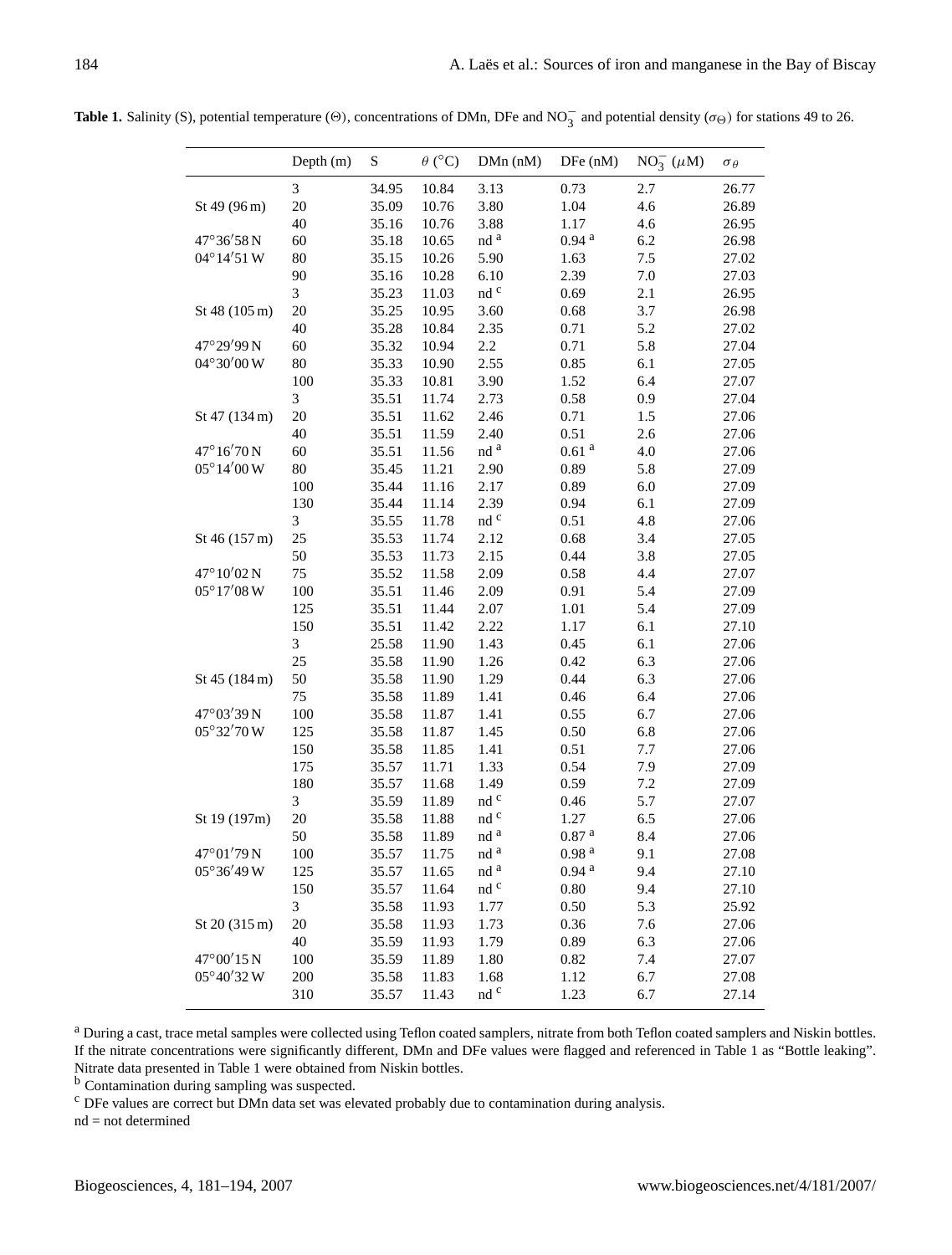**Table 1.** Continued.

|                    | Depth (m)      | S     | $\theta$ (°C) | DMn (nM)              | DFe (nM)          | $NO_3^-$ ( $\mu$ M) | $\sigma_{\theta}$ |
|--------------------|----------------|-------|---------------|-----------------------|-------------------|---------------------|-------------------|
|                    | $\mathfrak{Z}$ | 35.57 | 11.90         | 1.55                  | 0.46              | 5.1                 | 27.05             |
| St 21 (657 m)      | 100            | 35.58 | 11.85         | $\rm{nd}$ $\rm{c}$    | 1.03              | 6.4                 | 27.07             |
|                    | 200            | 35.55 | 11.60         | nd c                  | 1.17              | 7.2                 | 27.10             |
| 46°59'42N          | 300            | 35.57 | 11.51         | 1.28                  | 1.17              | 8.6                 | 27.12             |
| $05^{\circ}41'92W$ | 400            | 35.57 | 11.22         | 1.15                  | 1.18              | 10.6                | 27.18             |
|                    | 500            | 35.57 | 11.06         | 1.24                  | 1.54              | 11.0                | 27.21             |
|                    | 3              | 35.59 | 11.96         | 1.2                   | 0.46              | 5.1                 | 27.06             |
| St 22 (794 m)      | 50             | 35.58 | 11.95         | nd c                  | 1.19              | 6.0                 | 27.05             |
|                    | 200            | 35.57 | 11.65         | nd c                  | 1.23              | 9.1                 | 27.10             |
| 46°59'31N          | 400            | 35.55 | 11.12         | nd c                  | 1.21              | 12.8                | 27.18             |
| 05°42'30 W         | 600            | 35.60 | 10.42         | $\rm{nd}$ $^{\rm{a}}$ | 2.00 <sup>a</sup> | 13.7                | 27.34             |
|                    | 700            | 35.63 | 10.22         | nd c                  | 1.58              | 15.6                | 27.41             |
|                    | $\mathfrak{Z}$ | 35.57 | 11.87         | 2.34                  | 0.63              | 5.5                 | 27.05             |
|                    | 50             | 35.57 | 11.88         | nd c                  | 1.06              | 6.3                 | 27.06             |
| St 23 (1014 m)     | 100            | 35.58 | 11.88         | 2.01                  | 0.66              | 6.5                 | 27.06             |
|                    | 200            | 35.56 | 11.63         | 2.11                  | $0.80\,$          | 7.7                 | 27.10             |
| 46°57'78N          | 300            | 35.56 | 11.47         | 1.16                  | 0.78              | 10.5                | 27.13             |
| 05°45'87 W         | 500            | 35.57 | 10.92         | nd b                  | 2.09 <sup>b</sup> | 14.5                | 27.23             |
|                    | 600            | 35.58 | 10.45         | 2.12                  | 1.20              | 16.1                | 27.33             |
|                    | 700            | 35.69 | 10.22         | 1.97                  | 1.46              | 16.5                | 27.45             |
|                    | 800            | 35.75 | 10.14         | 1.00                  | 1.27              | 17.0                | 27.51             |
|                    | 900            | 35.72 | 9.74          | 0.69                  | 1.43              | 16.9                | 27.56             |
|                    | 3              | 35.59 | 12.15         | 1.47                  | 0.60              | 5.7                 | 27.02             |
|                    | 25             | 35.59 | 12.14         | 1.26                  | 0.73              | 5.4                 | 27.02             |
| St 24 (2057 m)     | 200            | 35.59 | 11.88         | 1.20                  | 0.65              | 6.9                 | 27.07             |
|                    | 400            | 35.56 | 11.28         | 0.62                  | 1.26              | 11.8                | 27.16             |
| 46°56'03N          | 600            | 35.56 | 10.58         | 0.62                  | 1.23              | 16.0                | 27.29             |
| 05°49'90W          | 850            | 35.73 | 10.28         | 0.41                  | 1.39              | 16.9                | 27.48             |
|                    | 1000           | 35.74 | 9.61          | 0.78                  | 1.50              | 17.4                | 27.60             |
|                    | 1200           | 35.67 | 8.77          | 0.52                  | 1.29              | 17.9                | 27.68             |
|                    | 1400           | 35.50 | 7.40          | 0.42                  | 1.19              | 18.7                | 27.75             |
|                    | 1800           | 35.15 | 4.81          | 0.70                  | 1.06              | 19.6                | 27.82             |
|                    | 3              | 35.58 | 11.95         | 1.46                  | 0.34              | 6.1                 | 27.09             |
|                    | 200            | 35.56 | 11.65         | 1.30                  | 0.54              | 6.8                 | 27.09             |
|                    | 500            | 35.56 | 10.92         | $\rm{nd}$ $^{\rm{a}}$ | 0.68 <sup>a</sup> | 13.3                | 27.23             |
|                    | 800            | 35.71 | 10.26         | 0.40                  | 0.81              | 16.9                | 27.46             |
|                    | 900            | 35.78 | 10.06         | 0.38                  | 0.83              | 17.0                | 27.55             |
|                    | 1000           | 35.76 | 9.64          | 0.38                  | 0.78              | 17.3                | 27.61             |
| St 44 (2967 m)     | 1100           | 35.74 | 9.21          | 0.36                  | 0.76              | 18.                 | 27.66             |
|                    | 1200           | 35.67 | 8.62          | 0.36                  | 0.79              | 17.7                | 27.71             |
| 46°54'26N          | 1500           | 35.24 | 5.73          | 0.37                  | 0.66              | 18.6                | 27.78             |
| 05°54'08 W         | 1600           | 35.20 | 5.31          | 0.47                  | 0.78              | 19.1                | 27.80             |
|                    | 1700           | 35.12 | 4.65          | 0.38                  | 0.83              | 19.5                | 27.81             |
|                    | 1800           | 35.08 | 4.32          | 0.46                  | 0.73              | 19.5                | 27.82             |
|                    | 1900           | 35.06 | 4.17          | $\rm{nd}$ $\rm{^c}$   | 0.72              | 19.9                | 27.82             |
|                    | 2000           | 35.06 | 3.99          | 0.45                  | 0.78              | 20.1                | 27.83             |
|                    | 2200           | 35.01 | 3.46          | 0.51                  | 0.77              | 20.8                | 27.85             |
|                    | 2300           | 34.99 | 3.24          | 0.48                  | 0.75              | 21.1                | 27.86             |
|                    | 2750           | 34.95 | 2.68          | 0.53                  | 0.80              | 22.0                | 27.87             |
|                    | 2800           | 34.94 | 2.59          | 0.52                  | 0.77              | 22.1                | 27.88             |
|                    | $\mathfrak{Z}$ | 35.58 | 12.24         | 1.35                  | 0.40              | 4.5                 | 27.00             |
|                    | 50             | 35.58 | 12.24         | nd b                  | 0.84 <sup>b</sup> | 4.4                 | 27.00             |
|                    | 250            | 35.58 | 11.84         | 1.19                  | 0.64              | 6.6                 | 27.07             |
|                    | 450            | 35.56 | 11.19         | 0.47                  | 0.92              | 12.1                | 27.18             |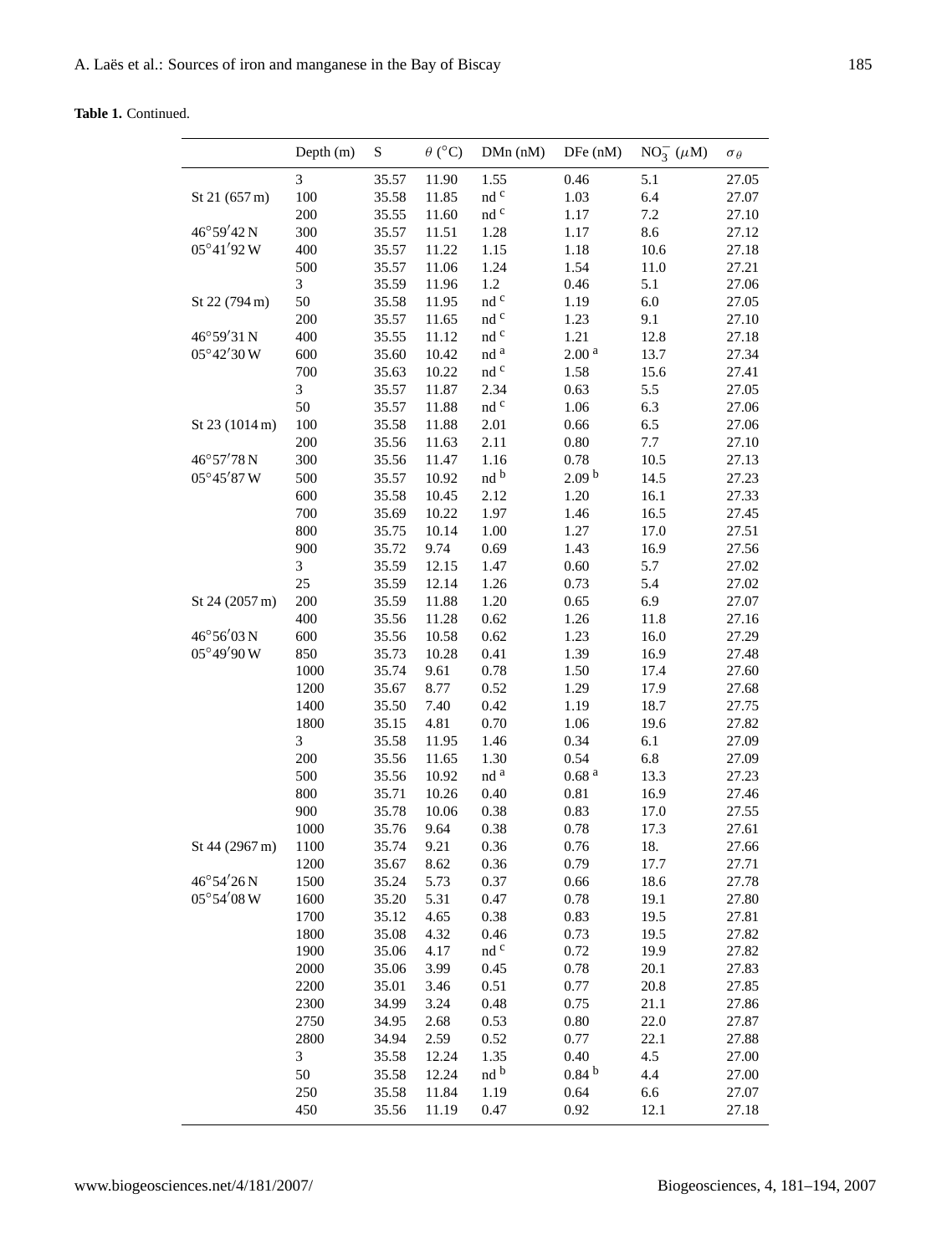**Table 1.** Continued.

|                            | Depth $(m)$ | S     | $\theta$ (°C) | $DMn$ (nM)      | DFe(nM)           | $NO_3^-$ ( $\mu$ M) | $\sigma_{\theta}$ |
|----------------------------|-------------|-------|---------------|-----------------|-------------------|---------------------|-------------------|
|                            | 650         | 35.58 | 10.56         | nd <sup>b</sup> | 1.69 <sup>b</sup> | 15.5                | 27.31             |
| St $26(4100 \,\mathrm{m})$ | 900         | 35.77 | 10.13         | nd <sup>c</sup> | 1.11              | 16.6                | 37.53             |
|                            | 1060        | 35.76 | 9.38          | 0.34            | 1.07              | 17.2                | 27.65             |
| $46^{\circ}51'94N$         | 1270        | 35.65 | 8.42          | 0.39            | 1.00              | 17.8                | 27.72             |
| $05^{\circ}59'50W$         | 1480        | 35.34 | 6.26          | 0.37            | 0.84              | 18.5                | 27.78             |
|                            | 1900        | 35.02 | 3.90          | nd <sup>c</sup> | 0.83              | 19.0                | 27.81             |
|                            | 2020        | 35.02 | 3.79          | 0.33            | 1.32              | 19.2                | 27.83             |
|                            | 2220        | 35.01 | 3.49          | 0.47            | 1.08              | 20.1                | 27.85             |
|                            | 2625        | 34.97 | 2.89          | 0.47            | 0.93              | 20.8                | 27.87             |
|                            | 3030        | 34.94 | 2.55          | 0.50            | 0.89              | 21.5                | 27.88             |
|                            | 3360        | 34.93 | 2.37          | 0.53            | 0.88              | 22.4                | 27.88             |
|                            | 3570        | 34.92 | 2.29          | 0.49            | 0.89              | 22.4                | 27.88             |
|                            | 3780        | 34.91 | 2.23          | 0.56            | 0.88              | 22.7                | 27.89             |
|                            |             |       |               |                 |                   |                     |                   |



**Fig. 3.** Potential density ( $\sigma_{\Theta}$ , kg/m<sup>3</sup>) profiles for St 49, 48, 47, 46, and 45.

were observed at St 49 and 48 (Fig. 3). Both stations were well stratified in the first 20 m of the water column. Furthermore, the surface mixed layer (SML) for stations 46 and 45 was deep, at 60 and 160 m, respectively. At all stations, a bottom boundary layer (BBL) with a constant  $\sigma_{\theta}$  was observed. The thickness of the BBL increased gradually from station 49 (12 m) to station 46 (59 m) and then decreased pronouncedly to 12 m at station 45. The variations in S and  $\Theta$  in this region can largely be explained by the mixing of coastal and offshore seawaters. This is demonstrated by the linear relationship between S and  $\Theta$  (Fig. 4). However, there is a deviation from the straight mixing line corresponding to surface waters at stations 49 (3 m, 20 m, 40 m depths) and 48 (3 m depth). Castaing et al. (1999) reported similar anomalies over the plateau of the Biscay Bay. In winter, they identified shallow layers of surface waters with low salinity and temperature as a result of freshwater inputs from the Loire and the Gironde estuaries. Our observations of surface wa-



**Fig. 4.** Salinity-potential temperature  $(\Theta - S)$  diagram for the plateau  $(\Theta = 3.72 \text{ S } -120.58, \text{ R}^2 = 0.96, \text{ standard deviation of slope } 0.16,$ standard deviation of intercept: 0.10, opened triangle: 3 m for St 48, opened circles: 3, 20 and 40 m for St 49).

ters with a low density at stations 49 and 48 (Fig. 3) agree with these observations. We observed higher surface waters temperatures for these waters as a result of a relatively rapid warming during spring due to direct solar heating. This feature will result in a more pronounced stratification of the surface waters, as also reported by Castaing et al. (1999) for a cruise in May.

An important feature of the hydrography in the shelf region is the presence of the BBL. The constancy in the density values shows well mixed bottom waters (Fig. 3). In our case, tidal currents causing friction over the bottom floor and generating mixing were most likely the major drivers of the BBL formation. From stations 49 to 46, the thickness of BBL was limited by a strong pycnocline located around 80 m, therefore the thickest BBL was observed at the deepest stations. For station 45 close to the shelf break, other processes of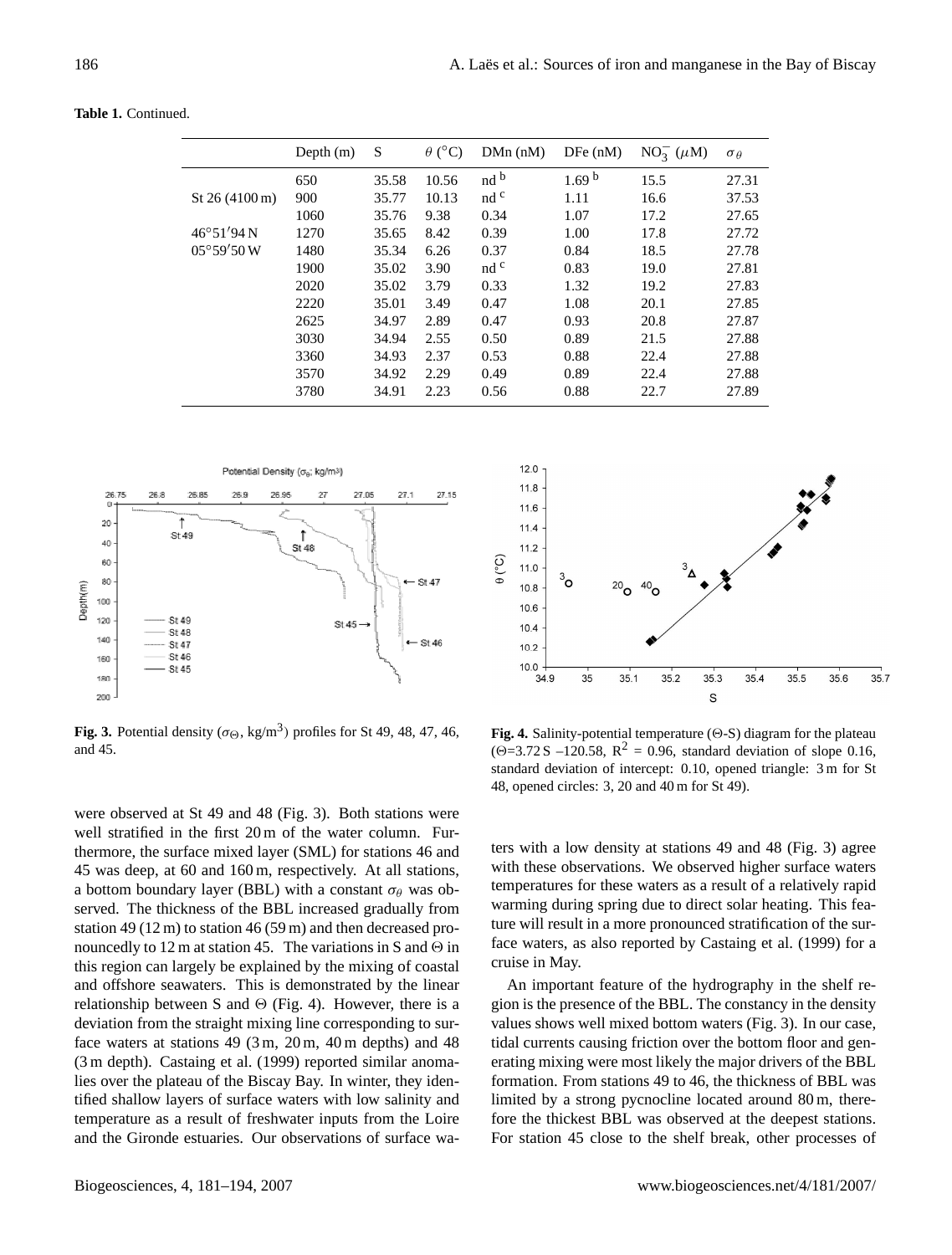mixing occurred (see below) which limited the formation of the BBL.

## 3.1.2 DFe and DMn distributions

The concentrations of DFe and DMn decreased from the coast in an offshore direction (Figs. 2c and d). The highest concentrations of DFe (2.39 nM) and DMn (6.10 nM) were observed in the bottom waters of station 49 (Table 1). The lowest concentrations of DFe and DMn, 0.45 nM and 1.43 nM, respectively, were observed in the surface waters of station 45. At all stations, concentrations of DFe increased with depth, indicating a benthic source. Two different types of vertical DMn distributions were observed. At station 48, a minimum of DMn was observed at intermediate depths. Whereas at stations 47 to 45, the vertical distributions of DMn were quite uniform, indicating that the distribution of this element at these stations was determined by mixing, with a weaker benthic source strength compared with Fe.

The enhanced concentrations of DMn and DFe in the bottom waters indicate the role of sediments as a source of Fe and Mn, with probably resuspension in the BBL acting to transfer these elements to the water column. Figure 5 illustrates the variations of DFe and DMn concentrations and turbidity for station 49. The highest DFe and DMn concentrations coincided with maximum turbidity in the bottom waters probably as a result of desorption from resuspended particulate matter. In fact, the metal enrichment was most pronounced in the bottom waters of stations 49 and 48, which were located in the "Grande Vasière" region (Jouanneau et al., 1999). This mid-shelf mud belt is mainly composed of silty clayey sediments, which are readily resuspended and typically have a shallow oxygenated zone. Thouzeau et al.  $(2007)^1$  $(2007)^1$  identified a sediment resuspension up to 50– 60 m off the bottom in the "Grande Vasiere" location over a ` tidal cycle. This could explain the significant inputs of DFe and DMn into the BBL probably via desorption from the resuspended particles. Stations 45, 46 and 47 are located outside the "Grande Vasiere". This area is mainly composed of coarse-grained sandy sediments which are well oxygenated (Jouanneau et al., 1999). This type of sediment is not readily resuspended and likely to form a weaker source of DFe and DMn than the "Grande Vasière" sediments. In addition, the BBL at stations 46 and 45 is thicker than at stations 48 and 49, and hence inputs of DFe and DMn from resuspended particles were possibly more strongly diluted.

The release of DMn and DFe through pore water diffusion into the bottom waters, possibly aided by turbulent mixing of the bottom waters of the BBL, may play an important role in the Bay of Biscay. The importance of internal



**Fig. 5.** DFe (black squares), DMn (opened triangles) and turbidity vertical profiles for station 49.

cycling of Fe and Mn depends on the redox conditions in the sediment and the overlying water and, thus, is usually closely linked to the quality and quantity of the organic matter deposited on the sediment (organic content % wt, Slomp et al., 1997). In undisturbed sediments, oxygen is reduced near the sediment – water interface, followed by the reduction of nitrate, manganese oxides, iron oxides, sulfate, and carbon dioxide. In steady-state conditions, all of the dissolved  $Mn^{2+}$  and Fe<sup>2+</sup> produced due to Mn and Fe oxide reduction are reoxidized in the surface sediment (thick  $O<sub>2</sub>$ ) penetration depth). Practically no dissolved metal escape to the overlying water. However, in sediments disturbed by bioturbation or other physical disturbances, an increase in the reducing conditions and a shoaling of the oxygen penetration depth is generally happening (Morforld et al., 1995). In fact sediment particles located at or above the  $O<sub>2</sub>$  penetration depth commonly accumulate manganese and iron oxides (Anschuzt et al., 2000). Dissolved reduced forms of manganese and iron may then diffuse towards the sediment water interface (Kristiantsen et al., 2002; Van der Zee et al., 2002). Sorbed Fe<sup>2+</sup> and solid phase Fe(II) may also be transported back into the oxidized layer through sediment mixing and subsequently re-oxidize and precipitate as Fe(III) oxyhydroxide. Precipitation of  $Mn^{2+}$  as reduced authigenic minerals may also take place. The sediments at shallow stations (depth around 100 m) in this studied region are strongly bioturbated (Jouanneau et al., 1989; Lesueur and Tastet, 1994), with organic carbon contents > 2% (Hyacinthe et al., 2001). In such sediments, enhanced porewater DMn and DFe concentrations are likely to be produced by the decomposition of the organic matter with associated oxygen consumption and metal oxide reduction.

<span id="page-6-0"></span><sup>1</sup>Thouzeau, G., Le Loc'h, F., Lunven, M., Lazure, P., Andrieux-Loyer, F., Philippon, X., and Richard, M.: Vertical export of particulate matter on the continental shelf of the Bay of Biscay (NE Atlantic): spatial and seasonal patterns, Progress in Oceanography, submitted, 2007.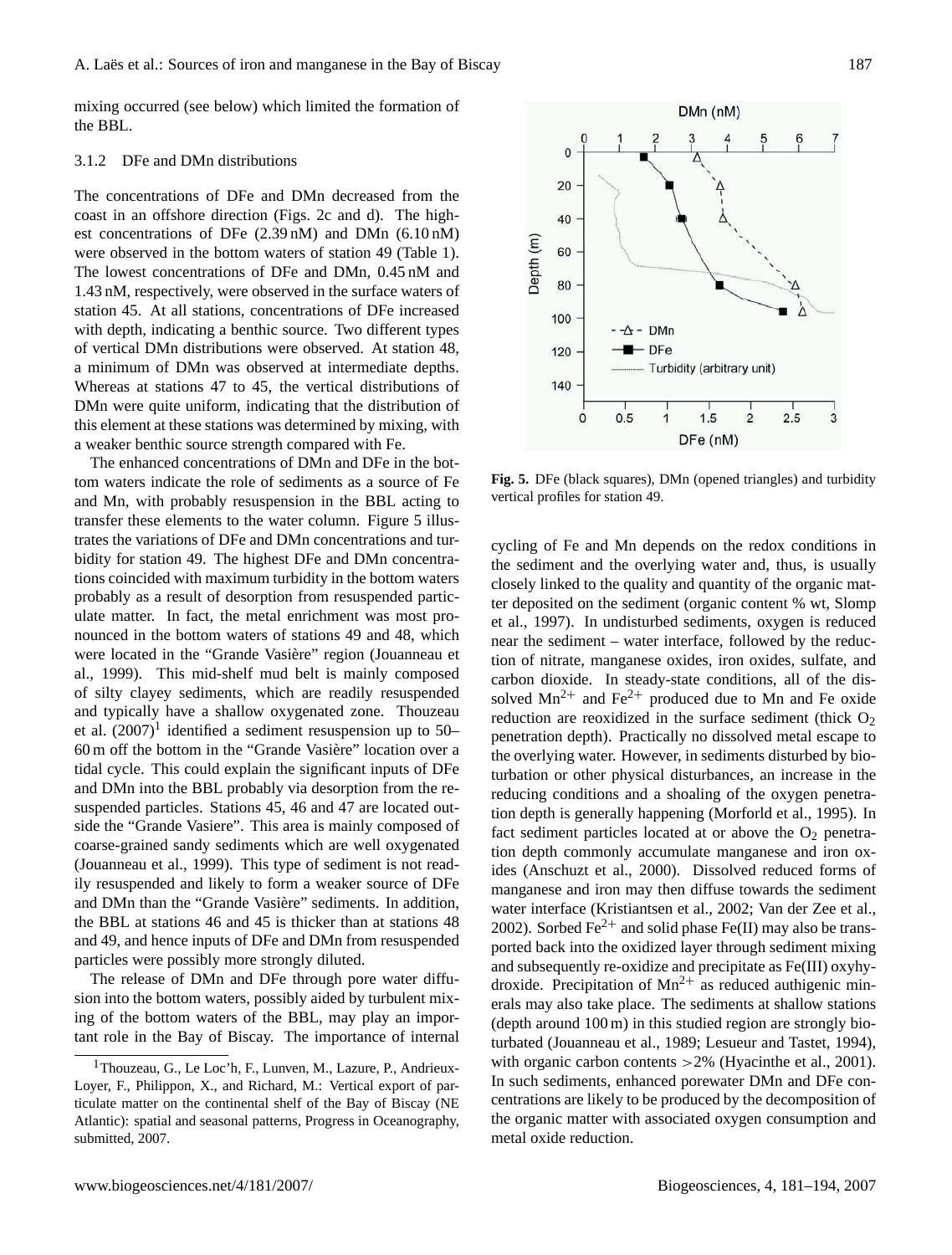

**Fig. 6.** Two dimensional distributions of potential temperature  $\Theta$  (a) and salinity S (b) over the slope.

We do not have quantitative estimates of the porewater DFe and DMn concentrations or fluxes for our study area. However it was reported that Fe and Mn pore water concentrations (0 and 5 cm in the sediments of the Aquitaine margin, 150 m depth) were in the range  $0-100 \mu M$  (Chaillou et al., 2003 and Hyacinthe et al., 2001). In Van der Zee et al. (2001) and Van der Zee et al. (2002), Fe and Mn pore water concentrations for stations over the Iberian continental margin (104 and 223 m depth), were in the range 0–70 and 0–400  $\mu$ M, respectively. The oxygen concentrations in the bottom water, the oxygen penetration depth and the organic content of the sediments for the two areas are similar: Aquitaine margin (230 and 235  $\mu$ M, 5 and 6 mm, 2 and 2.32% wt), Iberian continental margin (209–235  $\mu$ M, 1 and 7.5 mm, 0.33–4,58% wt). We can then hypothesize that the manganese upward flux was close to the one obtained in the Iberian continental margin: 0.1 to 13.3  $\mu$ molm<sup>-2</sup>day<sup>-1</sup>. This is comparable to the Mn and Fe fluxes of 9.76 and 5.18  $\mu$ molm<sup>-2</sup>day<sup>-1</sup>, respectively, reported by Berelson et al. (2003) at a 100 mdepth station. Benthic Fe and Mn fluxes in the Bay of Biscay are likely to be of similar magnitude to fluxes for the Iberian continental margin and the California continental margin. Desorption of Fe and Mn from the particulate forms resuspended from the sediments as well as release from the pore waters were probably the main sources of metals to the bottom waters over the plateau.

#### 3.2 The continental slope

#### 3.2.1 Hydrography

Section plots of  $\Theta$ , S, and concentrations of DFe, DMn, and  $NO<sub>3</sub><sup>-</sup>$  over the continental slope region are summarised in the second and third part of Table 1 and are presented in Fig. 6. Surface waters ( $\Theta$ =11.95°C, S=35.58) on the continental slope comprised eastern North Atlantic Central Water (ENACW,  $\Theta$ =11.23 $\degree$ C, S=35.57), formed in the eastern North Atlantic by deep winter time convection (Van Aken, 2001). Enhanced salinities at depth between 700 and 1100 m (Fig. 6b,  $\Theta = 9.54\degree C$ , S=35.74) were the result of mixing between the Mediterranean Outflow Water (MOW) and the ENACW (Van Aken, 2000). The deepest water mass at stations 44 and 26,  $(\Theta = 2.84\textdegree C, S = 34.96)$  was the North Atlantic Deep Water (NADW, McCave et al., 2001).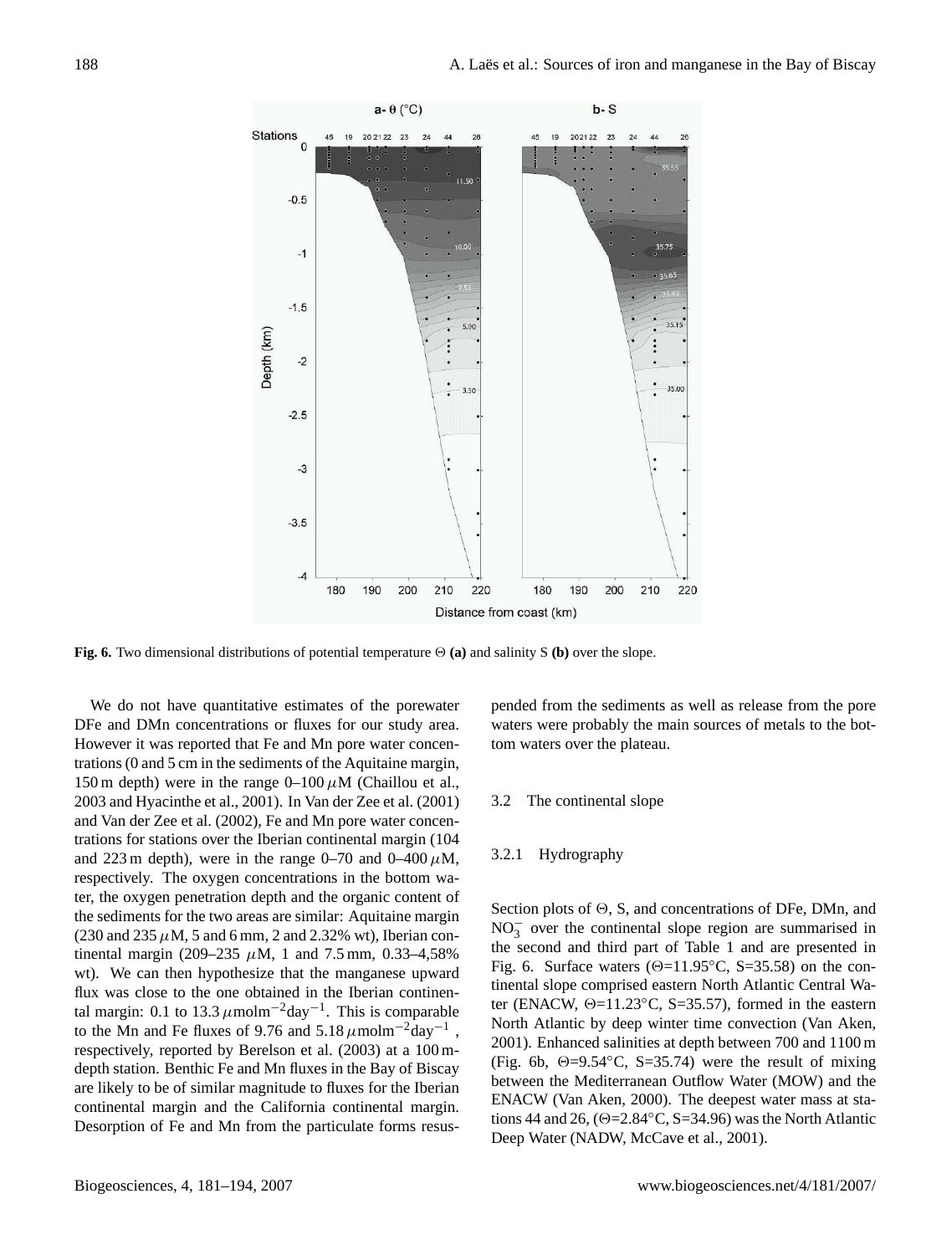

**Fig. 6.** Continued. Two dimensional distributions of concentrations of DFe **(c)**, DMn **(d)**, and NO<sup>−</sup> 3 **(e)** over the slope.

#### 3.2.2 Distributions of DFe and DMn

The highest concentration of DFe (1.58 nM) was observed in bottom waters (700 m) of station 22 (Fig. 6c). In the region between stations 20 to 24, horizontal gradients of DFe were observed at all depths, with the highest concentrations of DFe in the bottom waters. In the top 250 m of the water column, the concentrations of DFe ranged between 0.46 to 1.23 nM, with the highest DFe concentrations observed at stations 21 and 22 located near the shelf-break. Below 2000 m, concentrations of DFe were relatively constant  $(0.89 \pm 0.16 \text{ nM})$ . The distribution of DMn (Fig. 6d) indicates two different areas with enhanced concentrations. The first area was located in the surface water above 200 m for stations 20 and 23. The second area was located at a depth of around 600 m with a maximum concentration of DMn (2.12 nM) at station 23. Below 1000 m, the gradient of the DMn versus depth was weak. DMn concentrations reached 0.49±0.06 nM below 2000 m, and a small DMn increase was observed in the bottom waters. The distribution of  $NO_3^-$  (Fig. 6e) was mainly dominated by vertical gradients which were most pronounced between 250 and 1000 m. Horizontal gradients were only present in the vicinity of the shelf break (stations 19 to 22).

Similarly to the shelf region, sediments appeared to be a major source for the enhanced metal concentrations observed in bottom waters, probably through pore water diffusion. However, diagenetic processes on their own can not explain the pronounced horizontal gradient observed over a distance of nearly 20 km between station 20 and station 44. The Bay of Biscay is a highly dynamic region, with the presence of amongst the largest internal tidal waves in the world (Baines, 1982; Serpette and Mazé, 1989; Pingree and New, 1995). The internal waves are caused by the interaction between the incoming oceanic tidal waves and the shelf break. The wave amplitude is maximum at the slope, and can be enhanced by storms, which are a frequent phenomenon in the eastern North Atlantic Ocean (Le Tareau and Mazé, 1993; Huthnance, 1995). Such hydrodynamic processes at the shelf edge have been widely described (Cacchione and Southard, 1974; Cacchione and Drake, 1986; New, 1988; Huthnance, 1995; De Silva et al., 1997; Wollast and Chou, 2001; Gerkema et al., 2004; Lam et al., 2004) and modelled (Ribbe and Holloway, 2001; Gerkema et al., 2004; Lam et al., 2004). Indeed, several studies have shown that internal tide and its shoaling can generate local resuspension of sediments: over the Mediterranean margin (Puig et al., 2001), the California margin (Cacchione et al., 2002; McPhee-Shaw et al., 2004),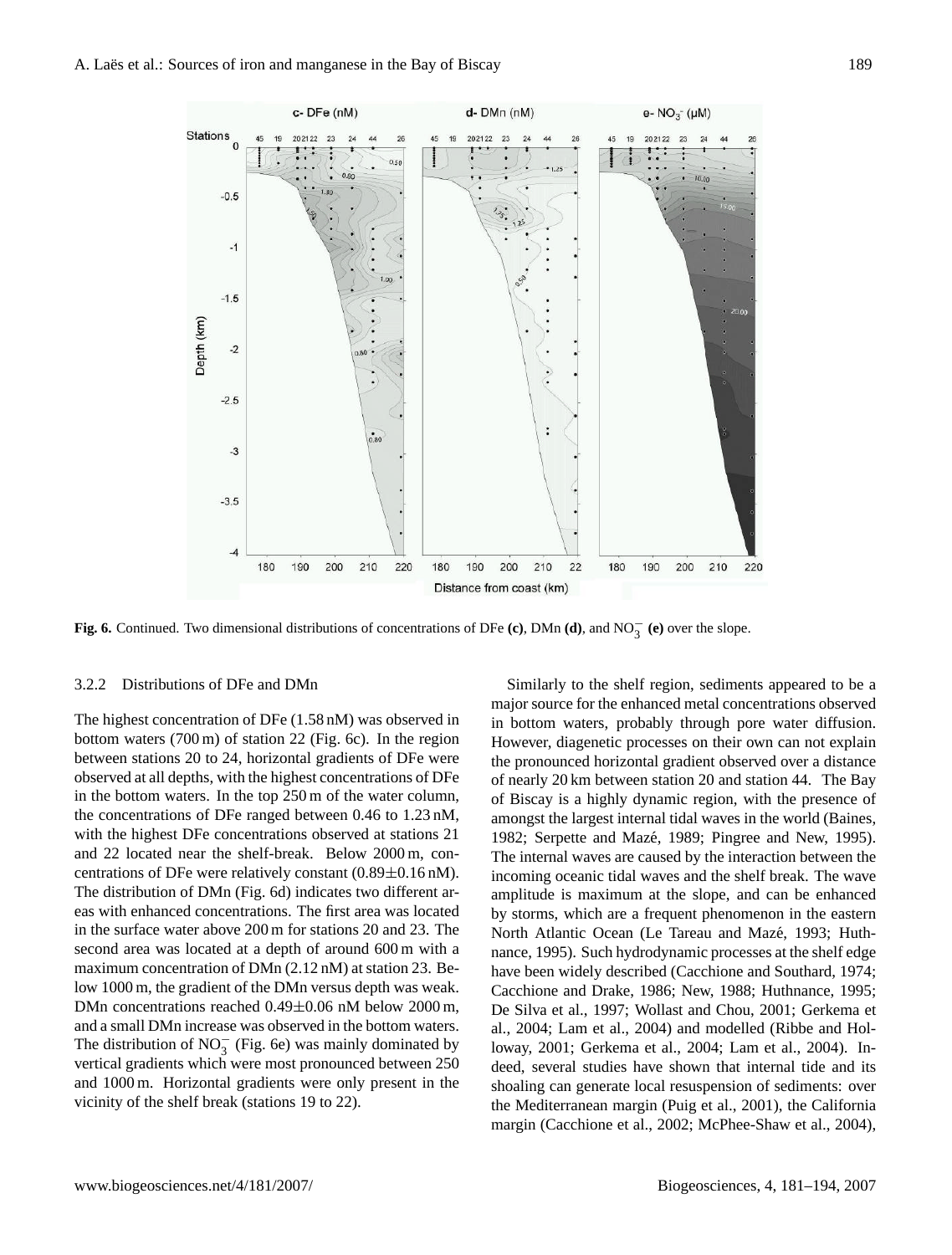

**Fig. 7.** Two dimensional distributions of turbidity **(a)**, concentrations of TDFe **(b)**, DFe **(c)** and DMn **(d)** for a part of the slope.

the Porcupine Bank (Dickson and McCave, 1986; Thorpe and White, 1988), the Celtic continental margin (Heathershaw and Codd, 1985; Heathershaw et al., 1987), and the Faeroe-Shetland Channel (Hosegood et al., 2004).

In the Bay of Biscay, New and Pingree (1990) recorded internal displacements of amplitude up to 150 m and energy dissipation of 8 kJm−<sup>2</sup> , and confirmed that internal tide and wave currents are strong enough to make important contribution to nearbed mixing. Futhermore, 33 m off the bottom in a water depth of 548 m, at a station located 47◦28 N and 06◦38 W, Pingree and Le Cann (1989) recorded a maximum instantaneous downslope current of 95 cm/s and attributed it to internal tide actions. Moreover ADCP measurements at 47°01 N, 06°08 W during September 1992 confirmed maximum current strength above the slope between 400 and 600 m depth (B. Le Cann, personal communication). The presence of intense nepheloid layers most likely caused by internal waves has been reported at depths between 500 and 2250 m along the European margin (Dickson and Mc-Cave, 1986; Durrieu De Madron et al., 1999; McCave et al., 2001). Internal wave breaking could hence explain the enhanced DMn and DFe concentrations observed in this depth range in the water column of the slope region, mobilising these metals from the sediments (Figs. 6c and d). Figure 7 shows the two dimensional distributions of turbidity, TDFe, DFe and DMn for a narrow portion of the slope (St 20, 21, 22, 23, 24). TDFe and DFe distributions show strong similarity, with the highest concentrations close to the seafloor of stations 21 and 22 (TDFe: St 21: 20.89 nM (–500 m) and St 22: 24.60 nM (–700 m). DFe: St 21: 1.54 nM (–500 m) and St 22:  $1.58 \text{ nM}$  (-700 m)). The turbidity profile also shows strong values for the bottom of the stations 19, 20 and 22 (0.079, 0.065, 0.064 FTU respectively) indicating the presence of nepheloid layers. This confirms an input of both the dissolved and particulate forms of iron from the sediments. Lower concentrations in surface waters of stations 22 and 24 are observed (TDFe: 1.97 nM (–50 m), 1.90 nM (–200 m); DFe:  $0.46 \text{ nM } (-3 \text{ m})$  and  $0.60 \text{ nM } (-3 \text{ m})$ . They are related to the highest turbidity values obtained for the surface waters (St 22: 0.118 (–20 m); St 24: 0.103 (–10 m)). This suggests the presence of an algal bloom. Further analysis is needed to confirm this hypothesis. Nitrate concentrations between 400 and 700 m at stations 22 and 23 did not show perturbed distribution (Fig. 6e). In Hyacinthe et al. (2001), pore water concentrations were 1  $\mu$ molL<sup>-1</sup> for nitrate, 30  $\mu$ molL<sup>-1</sup> for Fe<sup>2+</sup> and  $8 \mu$ molL<sup>-1</sup> for Mn<sup>2+</sup>(Bay of Biscay, 1000 m depth, –5 cm below the sediment surface). If we consider similar pore water concentrations for our studied area, the ratio concentration in water column/ concentration in the pore waters, were 0.12, 20 000 and 5000, for nitrate, DFe and DMn respectively. It is obvious that particulate resuspension and mixing of pore waters with deep waters, resulting from internal wave breaking, can strongly affect DMn and DFe concentrations, but with little effect on nitrate distributions.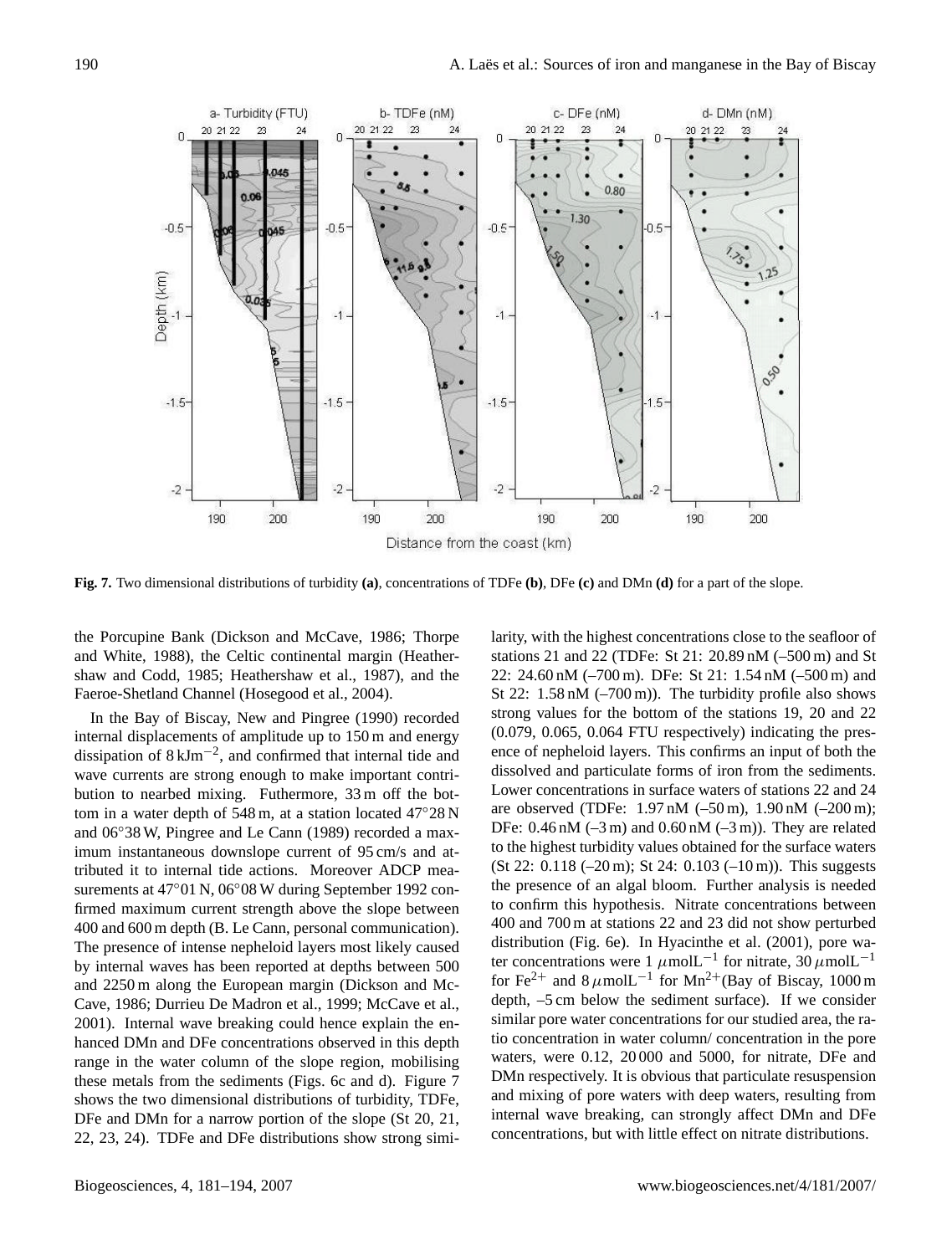Huthnance (1995) highlighted slope circulation as an additional important dynamic process over the continental margin. The north western European slope current flows polewards along the continental margin with a speed intensity varying between  $100$  and  $300 \text{ cm s}^{-1}$  (Huthnance, 1995, Wollast and Chou, 2001). Durrieu De Madron et al. (1999) and Thorpe and White (1988) indicated slope circulation and seasonal eddy activity to be important dynamic mechanisms that control the entrainment and the dispersion of the suspended particulate matter from the neritic domain to the deep ocean. This would signify that slope circulation could also be at the origin of the metal advection along the slope and towards the open ocean. The influence of internal waves is also likely to be important for the mixing and upward flux of Fe to the surface waters, and hence to primary production (Pingree et al,. 1986; New, 1988; New and Pingree, 1990; Pingree and New, 1995). These hydrodynamic processes may therefore form an important supply for new DFe in conjunction with other major nutrients when depleted in surface, and sustain phytoplankton blooms, as observed by Lampert et al. (2002) in spring [1](#page-6-0)998 and Thouzeau et al.  $(2007)^1$  in March 2002.

The depth profiles of DFe and DMn for station 44 are typical for deep oceanic profiles (Fig. 8), showing a nutrienttype and scavenged behaviour for DFe and DMn, respectively. The concentrations of DFe in the surface water were in good agreement with values reported in the eastern North Atlantic offshore of Portugal (Blain et al., 2004), but slightly lower than DFe concentrations reported by Wu and Luther III (1994) in the North West Atlantic. The concentrations of DFe in deep waters are typical for the North Atlantic (Wu et al., 2001). The concentrations of DMn were also in the range reported in the literature for surface and deep waters of the Atlantic Ocean (Statham and Burton, 1986; Statham et al., 1998; Landing et al., 1995). Therefore, at station 44, no clear impact of the continental slope or shelf was observed for DFe and DMn. This indicates that the enhanced DFe and DMn concentrations observed at different places over the continental shelf and slope did not propagate offshore as far as station 44. One of the reasons why we did not observe a more pronounced influence of the shelf sediments on the abundance of trace metals in the surface waters off-shore was because benthic metals fluxes at that time of year are probably relatively low. It could also be caused by low intensity and short term advective transport at this period of the study. This confirms that the long distance transport of DFe away from its source is only possible when specific conditions are met, such as strong advection and low scavenging as reported by Laës et al.  $(2003)$ .

## **4 Conclusions**

The continental margin of the Bay of Biscay showed enhanced DFe and DMn concentrations in the bottom waters of the shelf and slope regions. The processes contributing



**Fig. 8.** Vertical profiles for St 44 for DFe (black squares) and DMn (opened triangles).

to the enhanced metal concentrations in the region include: mixing with coastal waters, resuspension of sediment and direct release from pore waters.

Internal wave shoaling and slope circulation appear to form important hydrodynamic processes which intensified the trace metal enrichment of the water column and also transported the metal-rich water to the surface waters. The influence of continental margin on the distribution of trace metals for this particular period of the year seems to be confined to this region. Long distance transfer of the metals into the open ocean was not observed. During our cruise, real-time data on the intensity and magnitude of the physical forces (internal wave breaking, along slope current, hydrological processes inducing resuspension) were not collected. Moreover the iron and manganese fluxes coming from the sediment were not measured. This has hampered quantitative discussion on the relative importance of the different sources and processes. As highlighted by McPhee-Shaw (2006) there is a need for a physical oceanography coupled to biogeochemistry study to bring to light the dynamics causing dispersal of bottom boundary layer fluid into interior waters in order to quantify lateral transport of dissolved and particulate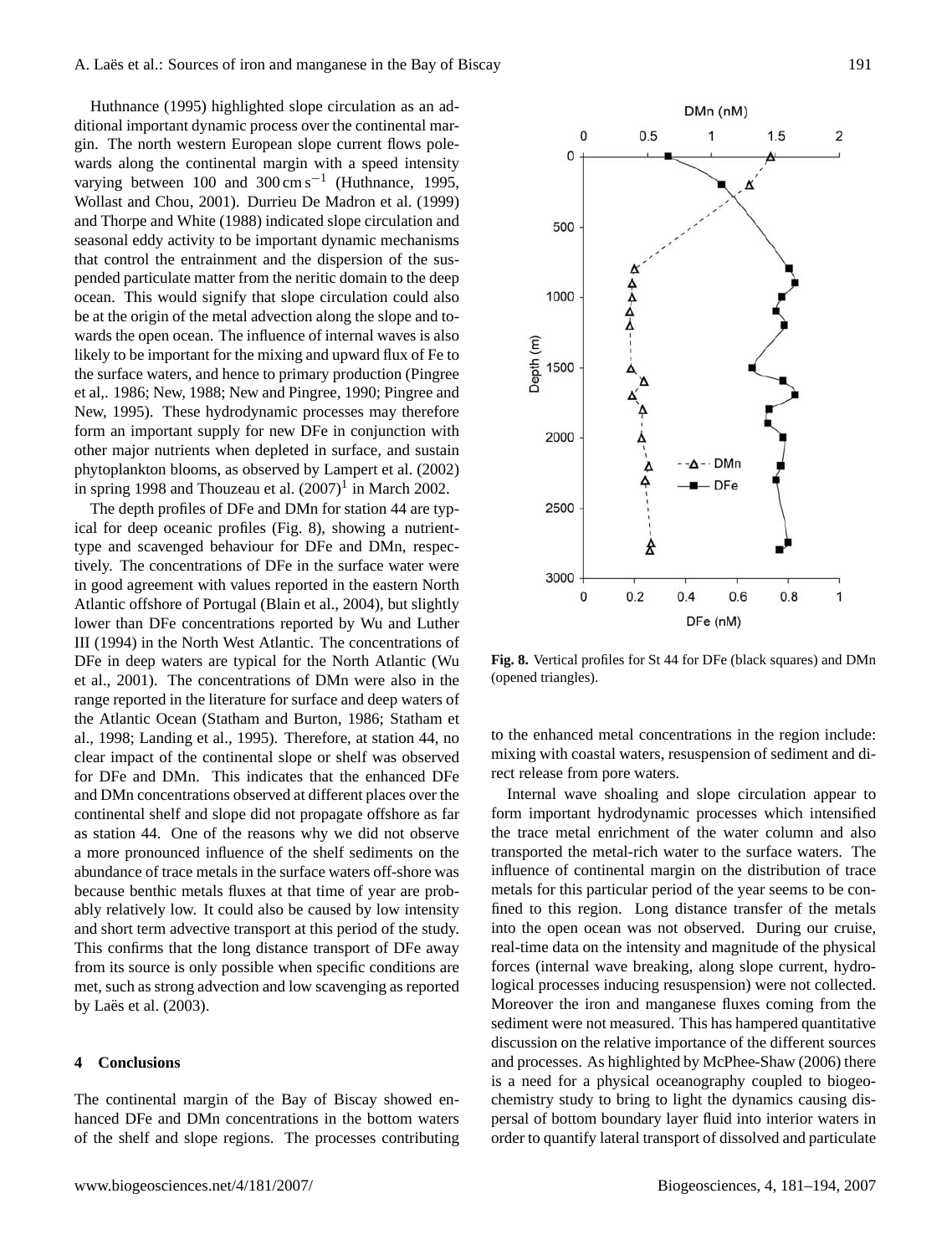chemical constituents and to better understand feedbacks between supply of benthic iron and primary productivity on continental shelves. Our paper brings forward some hypothesis in the understanding of trace metal enrichment in the vicinity of a continental slope. Quantitative estimates will require further investigations concerning the sediment composition, the intensity of diagenesis and of resuspension processes, the nature of transport and the mixing of water masses.

*Acknowledgements.* The captain and the crew of the RV *Pelagia* are gratefully acknowledged. We also would like to thank E. van Weerlee for nutrient and oxygen determination, M. Briand and R. Marc for their work on the illustrations, and B. Le Cann for helpful discussion on hydrodynamic processes. Contribution N° 1011 of the IUEM, European Institute for Marine Studies (Brest, France). Funding by the IRONAGES project (EVK2-1999-00031) is also acknowledged.

## Edited by: T. W. Lyons

## **References**

- Anschutz, P., Sundby, B., Lefrançois, L., Luther III, G. W., and Mucci, A.: Interactions between metal oxides and species of nitrogen and iodine in bioturbated marine sediments, Geochim. Cosmochim. Acta, 64(16), 2751–2763, 2000.
- Baines, P. G.: On internal tide generation models, Deep-Sea Res., 29, 307–338, 1982.
- Berelson, W., Mcmanus, J., Coale, K. H., Johnson, K. S., Burdige, D., Kilgore, T., Colodner, D., Chavez, F., Kudela, R., and Boucher, J.: A time series of benthic flux measurements from Monterey Bay, CA., Cont. Shelf Res., 23, 454–481, 2003.
- Blain, S., Guieu, C., Claustre, H., Leblanc, K., Moutin, T., Quéguiner, B., and Sarthou, G.: Availability of iron and major nutrients for phytoplankton in the north-east Atlantic Ocean, Limnol. Oceanogr., 49(6), 2095–2104, 2004.
- Bruland, K. W., Rue, E. L., Smith, G. J., and DiTullio, G. R.: Iron, macronutrients and diatom blooms in the Peru upwelling regime: brown and blue waters of Peru, Mar. Chem., 93, 81–103, 2005.
- Bucciarelli, E., Blain, S., and Tréguer, P.: Iron and manganese in the wake of the Kerguelen Islands (Southern Ocean), Mar. Chem. 73, 21–36, 2001.
- Cacchione, D. A. and Drake, D. E.: Nepheloid layers and internal waves over continental shelves and slope, Geo-Mar. Lett., 6, 147–152, 1986.
- Cacchione, D. A., Pratson, L. F., and Ogston, A. S: The shaping of continental slopes by internal tides, Science, 296, 724–727, 2002.
- Cacchione, D. A. and Southard, J. B.: Incipient sediment movement by shoaling internal gravity waves, J. Geophys. Res., 79, 2237– 2242, 1974.
- Castaing, P., Froidefond, J. M., Lazure, P., Weber, O., Prud'homme, R., and Jouanneau, J. M.: Relationship between hydrology and seasonal distribution of suspended sediments on the continental shelf of the Bay of Biscay, Deep-Sea Res. Part II, 46, 1979–2001, 1999.
- Chaillou, G., Schafer, J., Anschutz, P., Lavaux, G., and Blanc, G.: ¨ The behaviour of arsenic in muddy sediments of the Bay of Biscay (France), Geochim. Cosmochim. Acta, 67(16), 2993–3003, doi:10.1016/S0016-7037(03)00204-7, 2003.
- Chase, Z., Johnson, K. S., Elrod, V. A., Plant, J. N., Fitzwater, S. E., Pickell, L., and Sakamoto, C. M.: Manganese and iron distributions off central California influenced by upwelling and shelf width, Mar. Chem., 95, 235–254, 2005.
- Coale, K. H., Fitzwater, S. E., Gordon, R. M., Johnson, K. S., and Barber, R. T.: Control of community growth and export production by upwelled iron in the equatorial Pacific Ocean, Nature, 379, 621–624, 1996.
- Croot, P. L. and Hunter, K. A.: Trace metal distributions across the continental shelf near Otago Peninsula, New Zealand, Mar. Chem., 62, 185–201, 1998.
- de Baar, H. J. W., De Jong, J. T. M., Bakker, D. C. E., Löscher, B. M., Veth, C., Bathmann, U., and Smetacek, V.: Importance of iron for plankton blooms and carbon dioxide drawdown in the Southern Ocean, Nature, 373, 412–415, 1995.
- De Silva, I. P. D., Imberger, J., and Ivey, G. N.: A breaking internal wave ray at a sloping bottom, J. Fluid Mech., 350, 1–27, 1997.
- Dickson, R. R. and McCave, I. N.: Nepheloid layers on the continental slope west of Porcupine Bank, Deep-Sea Res. Part A, 33, 791–818, 1986.
- Dierssen, H., Balzer, W., and Landing W. M.: Simplified synthesis of an 8-hydroxyquinoline chelating resin and a study of trace metal profiles from Jellyfish Lake, Palau, Mar. Chem. 73, 173– 192, 2001.
- Durrieu De Madron, X., Castaing, P., Nyffeler, F., and Courp, T.: Slope transport of suspended particulate matter on the Aquitaine margin of the Bay of Biscay, Deep-Sea Res. Part II 46, 2003– 2027, 1999.
- Elrod, V. A., Berelson, W. M., Coale, K. H., and Johnson, K. S.: The flux of iron from continental shelf sediments: a missing source for global budgets, Geophys. Res. Lett., 31, L12307, doi:10.1029/2004JL020216, 2004.
- Fitzwater, S. E., Johnson, K. S., Elrod, V. A., Ryan, J.P., Coletti, L.J., Tanner, S. J., Gordon, R. M., and Chavez, F. P.: Iron, nutrient and phytoplankton biomass relationships in upwelled waters of the California coastal system, Cont. Shelf Res., 23, 1523– 1544, 2003.
- Gerkema, T., Lam, F. P., and Maas, L. R. M.: Internal tides in the Bay of Biscay: conversion rates and seasonal effects, Deep-Sea Res. Part II, 51, 2995–3008, 2004.
- Gordon, R. M., Johnson, K. S., and Coale, K. H.: The behaviour of iron and other trace elements during the IronEx-1 and PlumEx experiments in the Equatorial Pacific, Deep-Sea Res., 45, 995– 1041, 1998.
- Grashoff, K., Erhardt, M., and Kremling, K.: Methods in Seawater Analyses, Wiley-VCH, Weinheim, 632, 1983.
- Heathershaw, A. D. and Codd, J. M.: Sandwaves, internal waves and sediment mobility at the shelf-edge in the Celtic Sea, Oceanol. Acta, 8, 391–401, 1985.
- Heathershaw, A. D., New, A. L., and Edwards, P. D.: Internal tides and sediment transport at the shelf break in the Celtic Sea, Cont. Shelf Res., 7, 485–517, 1987.
- Hoppema, M., de Baar, H. J. W., Fahrbach, E., Hellmer, H. H., and Klein, B.: Substantial advective iron loss diminishes phytoplankton production in the Antartic Zone, Global Biogeochem. Cycles,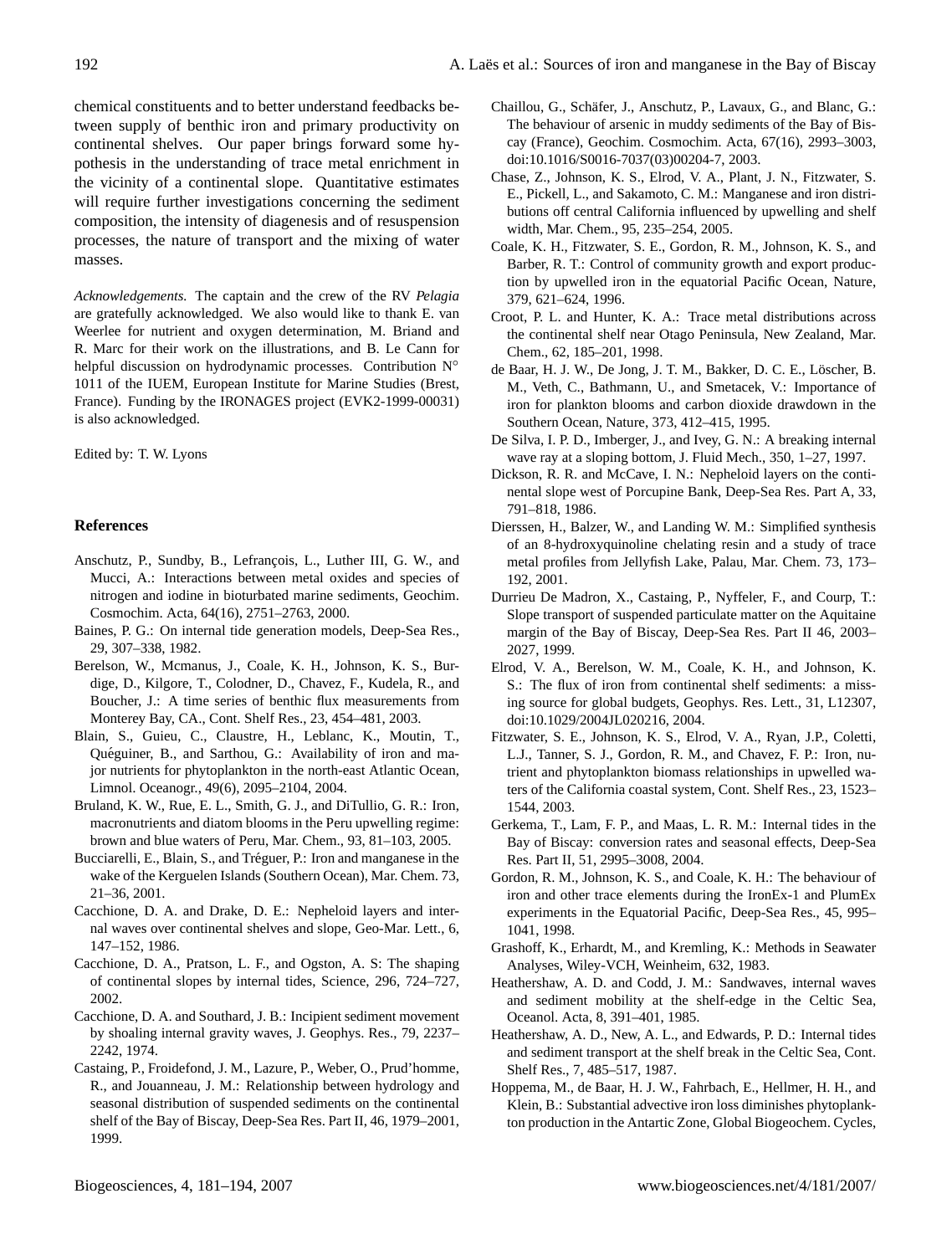17(1), 1–9, 1025, doi:10.1029/2002GB001957, 2003.

- Hosegood, P., Bonnin, J., and van Haren, H.: Solibore-induced sediment resuspension in the Faeroe-Shetland Channel, Geophys. Res. Lett., 31, L09301, doi:10.1029/2004GL019544, 2004.
- Huthnance, J. M.: Circulation, exchange and water masses at the ocean margin: the role of physical processes at the shelf edge, Prog. Oceanogr., 35, 353–431, 1995.
- Hyacinthe, C., Anschutz, P., Carbonel, P., Jouanneau, J. M., and Jorissen, F. J.: Early diagenetic processes in the muddy sediments of the Bay of Biscay, Mar. Geol., 177, 111–128, 2001.
- Johnson, K. S., Chavez, F. P., and Friederich, G. E.: Continentalshelf sediment as a primary source of iron for coastal phytoplankton, Nature, 398, 697–700, 1999.
- Jouanneau, J. M., Weber, O., Latouche, C., Vernet, J. P., and Dominik, J.: Erosion, non-deposition and sedimentary processes through a sedimentological and radioisotopic study of surficial deposits from the "Ouest-Gironde vasiere" (Bay of Biscay), Cont. Shelf Res., 9, 325–342, 1989.
- Jouanneau, J. M., Weber, O., Cremer, M., and Castaing, P.: Finegrained sediment budget on the continental margin of the Bay of Biscay, Deep-Sea Res. Part II, 46, 2205–2220, 1999.
- Kristiansen, K. D., Kristensen, E., and Jensen M. H.: The influence of water column hypoxia on the behaviour of manganese and iron in sandy coastal marine sediment, Est. Coast. Shelf Sci., 55, 645–654, doi:10.1006/ecss.2001.0934, 2002.
- Lacan, F. and Jeandel, C.: Tracing Papua New Guinea imprint on the central Equatorial Pacific Ocean using neodymium isotopic compositions and Rare Earth Element patterns, Earth Planet. Sci. Lett., 5779, 1–16, 2001.
- Laës, A., Blain, S., Laan, P., Achterberg, E. P., Sarthou, G., and De Baar, H. J. W.: Deep dissolved iron profiles in the eastern North Atlantic in relation to water masses, Geophys. Res. Lett., 30(17), 1–3, doi:10.1029:2003GL017902, 2003.
- Lam, F. P. A., Maas, L. R. M., and Gerkema, T.: Spatial structure of tidal and residual currents as observed over the shelf break in the Bay of Biscay, Deep-Sea Res., Part I 51, 1075–1096, 2004.
- Lampert, L., Quéguiner, B., Labasque, T., Pichon, A., and Lebreton, N.: Spatial variability of phytoplankton composition and biomass on the eastern continental shelf of the Bay of Biscay (north-east Atlantic Ocean). Evidence for a bloom of Emiliania huxleyi (Prymnesiophyceae) in spring 1998, Cont. Shelf Res., 22, 1225–1247, 2002.
- Landing W. M. and Bruland, K. W.: The contrasting biogeochemistry of iron and manganese in the Pacific Ocean, Geochim. Cosmochim. Acta, 51, 29–43, 1987.
- Landing, W. M., Cutter, G. A., Dalziel, J. A., Flegal, A. R., Powell, R. T., Schmidt, D., Shiller, A., Statham, P., Westerlund, S., and Resing, J.: Analytical intercomparaison results from the 1990 Intergovernmental Oceanographic Commision open-ocean baseline survey for trace metals : Atlantic Ocean, Mar. Chem., 49, 253–265, 1995.
- Le Gall, A. C., Staham, P. J., Morley, N. H., Hydes, D. J., and Hunt, C. H.: Processes influencing distributions and concentrations of Cd, Cu, Mn and Ni at the North West European shelf break, Mar. Chem., 68, 97–115, 1999.
- Le Tareau, J. Y. and Mazé, R.: Storms effects on the baroclinic tidal field in the Bay of Biscay, J. Mar. Syst., 4, 327–347, 1993.
- Lesueur, P. and Tastet, J. P.: Facies, internal structures and sequences of modern Gironde-derived muds on the Aquitaine inner

shelf, France, Mar. Geol., 120, 267–290, 1994.

- Loscher, B. M., De Baar, H. J. W., De Jong, J. T. M., Veth, C., and Dehairs, F.: The distribution of Fe in the Antarctic Circumpolar Current, Deep-Sea Res. Part II, 44, 143–187, 1997.
- Mackey, D.J., O'sullivan, J. E., and Watson, R. J.: Iron in the western Pacific : a riverine or hydrothermal source for iron in the Equatorial undercurrent ? Deep-Sea Res. Part I, 49, 877–893, 2002.
- Mallini, L. J. and Shiller, A. M.: Determination of dissolved manganese in seawater by flow injection analysis with colorimetric detection, Limnol. Oceanogr., 38, 1290–1295, 1993.
- Martin, J. H., Coale, K. H., Johnson, K. S., Fitzwater, S. E., Gordon, R. M., Tanner, S. J., Hunter, C. N., Elrod, V. A., Nowiicki, J. L., Coley, T. L., Barber, R. T., Lindley, S., Watson, A. J., Van Scoy, K., Law, C. S., Liddicoat, M.I., Ling, R., Stanton, T., Stockel, J., Collins, C., Anderson, A., Bidigare, R., Ondrusek, M., Latasa, M., Millero, F.J., Lee, K., Yao, W., Zhang, J. Z., Friederich, G., Sakamoto, C., Chavez, F., Buck, K., Kolber, Z., Greene, R., Falkowski, P., Chisholm, S. W., Hoge, F., Swift, R., Yungel, J., Turner, S., Nightingale, P., Hatton, A., Liss, P., and Tindale, N. W.: Testing the iron hypothesis in ecosystems of the equatorial Pacific Ocean, Nature 371, 123–129, 1994.
- Martin, J. H. and Gordon, R. M.: Northeast Pacific iron distributions in relation to phytoplankton productivity, Deep-Sea Res., 35, 177–196, 1988.
- Martin, J. H., Gordon, R. M., Fitzwater, S. E., and Broenkow, W. W.: VERTEX: phytoplankton/iron studies in the Gulf of Alaska, Deep-Sea Res., 36, 649–680, 1989.
- McCave, I. N., Hall, I. R., Antia, A. N., Chou, L., Dehairs, F., Lampitt, R. S., Thomsen, L., Van Weering, T. C. E., and Wollast, R.: Distribution, composition and flux of particulate material over the European margin at 47◦–50◦ N, Deep-Sea Res. Part II, 48, 3107–3139, 2001.
- McPhee-Shaw, E.: Boundary-interior exchange: Reviewing the idea that internal-wave mixing enhances lateral dispersal near continental margins. Deep-Sea Res. Part II, 53, 42–59, 2001.
- McPhee-Shaw, E. E, Sternberg, R. W., Mullenbach, B., and Ogston, A. S.: Observations of intermediate nepheloid layers on the northern California continental margin, Cont. Shelf Res., 24, 693–720, 2004.
- Morford, J. L., Emerson, S. R., Breckel, E. J., and Kim, S. H.: Diagenesis of oxyanions (V, U, Re, and Mo) in pore waters and sediments from a continental margin, Geochim. Cosmochim. Acta, 69(21), 5021–5032, doi:10.1016/j.gca.2005.05.015, 2005.
- New, A. L.: Internal tidal mixing in the Bay of Biscay, Deep-Sea Res., 35, 691–709, 1988.
- New, A. L. and Pingree R. D.: Large-amplitude internal soliton packets in the central Bay of Biscay, Deep-Sea Res, 37, 513– 524, 1990.
- Obata, H., Karatani, H., and Nakayama, E.: Automated determination of iron in seawater by chelating resin concentration and chemiluminescence detection, Anal. Chem., 65, 1524–1528, 1993.
- Pingree, R. D., Mardell, G. T., and New, A. L.: Propagation of internal tides from upper slopes of the Bay of Biscay, Nature 321, 154–158, 1986.
- Pingree, R. D. and Le Cann, B.: Celtic and Armorican slope and shelf residual currents, Progress in Oceanography 23, 303–338, 1989.